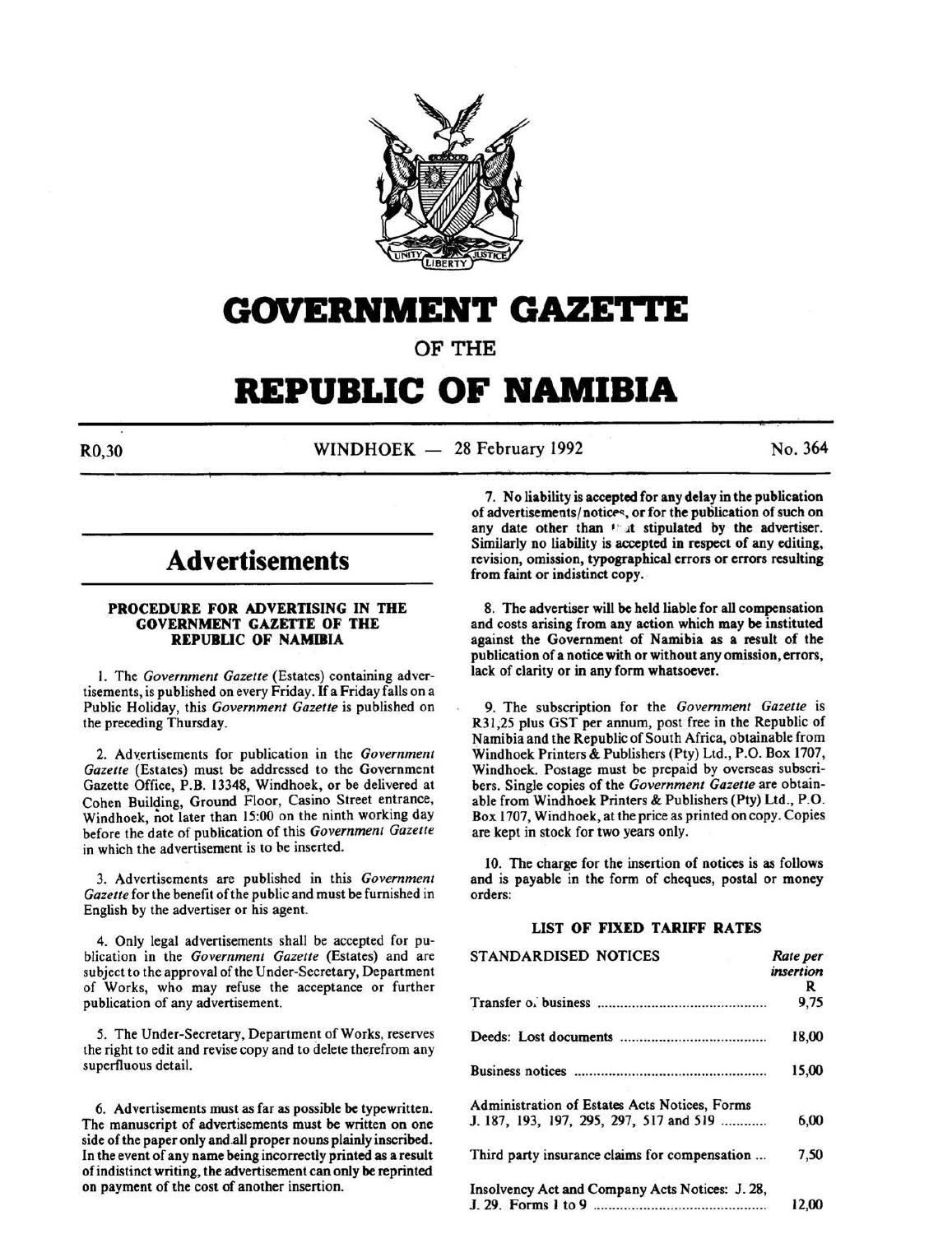-

-

 $J.B. -$  Forms 2 and  $6 -$  additional statements according to word count table, added to the basic traffic.

| Change of name (two insertions)                                                                       | 90,00        | SALES IN EXECUTION AND OTHER PUBLIC                                                                                                      |
|-------------------------------------------------------------------------------------------------------|--------------|------------------------------------------------------------------------------------------------------------------------------------------|
| Naturalisation notices (including a reprint for the                                                   | 6,00         |                                                                                                                                          |
| Unclaimed moneys - only in the Government                                                             |              | Public auctions, sales and tenders:                                                                                                      |
| Gazette, closing date 15 January (per entry of                                                        |              |                                                                                                                                          |
|                                                                                                       | 2,50         |                                                                                                                                          |
|                                                                                                       | 15,00        | <b>ORDERS OF THE COURT:</b>                                                                                                              |
|                                                                                                       | 6,00         | Provisional and final liquidations or sequestra-<br>tions                                                                                |
| NON-STANDARDISED NOTICES                                                                              |              | Reduction or change in capital mergers, offers of                                                                                        |
| Company notices:                                                                                      | $\mathbf{R}$ | Judical managements, curator bonis and similar                                                                                           |
|                                                                                                       |              |                                                                                                                                          |
| Short notices: Meetings, resolutions, offers of<br>compromise, conversions of companies, voluntary    |              | Supersession and discharge of petitions (J. 158)                                                                                         |
| windings-up, et.: closing of members' registers<br>for transfer and/or declarations of dividends      | 33,00        | 11. The charge for the insertion of advertiseme<br>than the notices mentioned in paragraph 10 is at                                      |
| Declaration of dividends with profit statements,                                                      | 75,00        | of R2,50 per cm double column. (Fractions of a cn<br>calculated as a cm).                                                                |
|                                                                                                       |              | 12. No advertisements shall be inserted unless th                                                                                        |
| Long notices: Transfers, changes in respect of<br>shares or capital, redemptions, resolutions, volun- | 100,00       | is prepaid. Cheques, drafts, postal or money order<br>made payable to the Under-Secretary, Depart<br>Works, Private Bag 13348, Windhoek. |

|                                                                                                                | 33,00                   |
|----------------------------------------------------------------------------------------------------------------|-------------------------|
| Liquidators' and other appointees' notices                                                                     | 21,00                   |
| SALES IN EXECUTION AND OTHER PUBLIC SALES:                                                                     |                         |
|                                                                                                                | 54,00                   |
| Public auctions, sales and tenders:                                                                            | 18,00<br>45,00<br>69.00 |
| <b>ORDERS OF THE COURT:</b>                                                                                    |                         |
| Provisional and final liquidations or sequestra-<br>tions<br>Reduction or change in capital mergers, offers of | 42,00                   |
| Judical managements, curator bonis and similar                                                                 | 100,00                  |
|                                                                                                                | 100.00                  |
|                                                                                                                | 12,00                   |
| Supersession and discharge of petitions (J. 158)                                                               | 12,00                   |

11. The charge for the insertion of advertisements other than the notices mentioned in paragraph lO is at the rate of R2,50 per em double column. (Fractions of a em must be calculated as a em).

12. No advertisements shall be inserted unless the charge is prepaid. Cheques, drafts, postal or money orders must be made payable to the Under-Secretary, Department of Works, Private Bag 13348, Windhoek.

#### FORM J 187

#### LIQUIDATION AND DISTRIBUTION ACCOUNTS IN DECEASED ESTATES LYING FOR INSPECTION

In terms of section 35(5) of Act 66 of 1965, notice is hereby given that copies of the liquidation and distribution accounts (first and final, *unless otherwise stated)* in the estates specified below will be open for the inspection of all persons interested therein for a period of 21 days (or shorter or longer if *specially stated)* from the date specified or from the date of publication hereof, whichever may be the later, and at the offices of the Master and Magistrates as stated.

Should no objection thereto be lodged with the Master concerned during the specified period, the executors will proceed to make payments in accordance with the accounts.

443/91 MOLLER (previously Koen, born Cilliers) Ella Sophie, 220824 01 0007 l, Keetmanshoop. Keetmanshoop, Windhoek. Standard Bank Namibia Ltd., (Registered Bank), Trustee Branch, P.O. Box 2164, Windhoek.

19/91 LOUW Jacobus, 180613 50 3800 7. Gertruida Johanna Louw, 10 November 1936. Second and Final. Mariental, Windhoek. Bank Windhoek Ltd., (Estate and Trust Department), P.O. Box 15, Windhoek.

81/91 VISAGIE Johannes Thimotheus, 600608 02 0033 6, Erf82, Epako, Gobabis. Jemima Katrina Visagie (born Izaks), 551007 08 0003 4. Gobabis, Windhoek. K.S. Dannhauser, P.O. Box 210, Gobabis.

194/90 KOORTS (born Rollin) Hildegard. Omaruru, Windhoek. First and Final Liquidation and Distribution Account. 28 February 1992. Mr. J.G. Bester, cjo A. Davids & Co., P.O. Box 11, Otjiwarongo.

533/91 HUSSELMANN Bernhard, 660209 02 0001 9, Namibian Defence Force, Windhoek. Nicoleen Russelmann. Windhoek. F.M. Oehl-Trust, P.O. Box 133, Windhoek.

335/91 LENSING Heibrecht Carolina, 241001 01 0002 I, Farm No. 760, Gobabis. Gobabis, Windhoek. F.M. Oehl-Trust, P.O. Box 133, Windhoek. ·

21/92 KRIESS Theodor Richard, 090321 Ol 007 9, Willian Street, Windhoek. Windhoek. F.M. Oehl-Trust, P.O. Box 133, Windhoek.

330/91 ULRICH Anna Therese, 990227 01 0001 7, 14 Bismarck Street, Windhoek. Amended. Windhoek. Engling, Stritter & Partners, 5th Floor, CDM Centre, P.O. Box 43, Windhoek.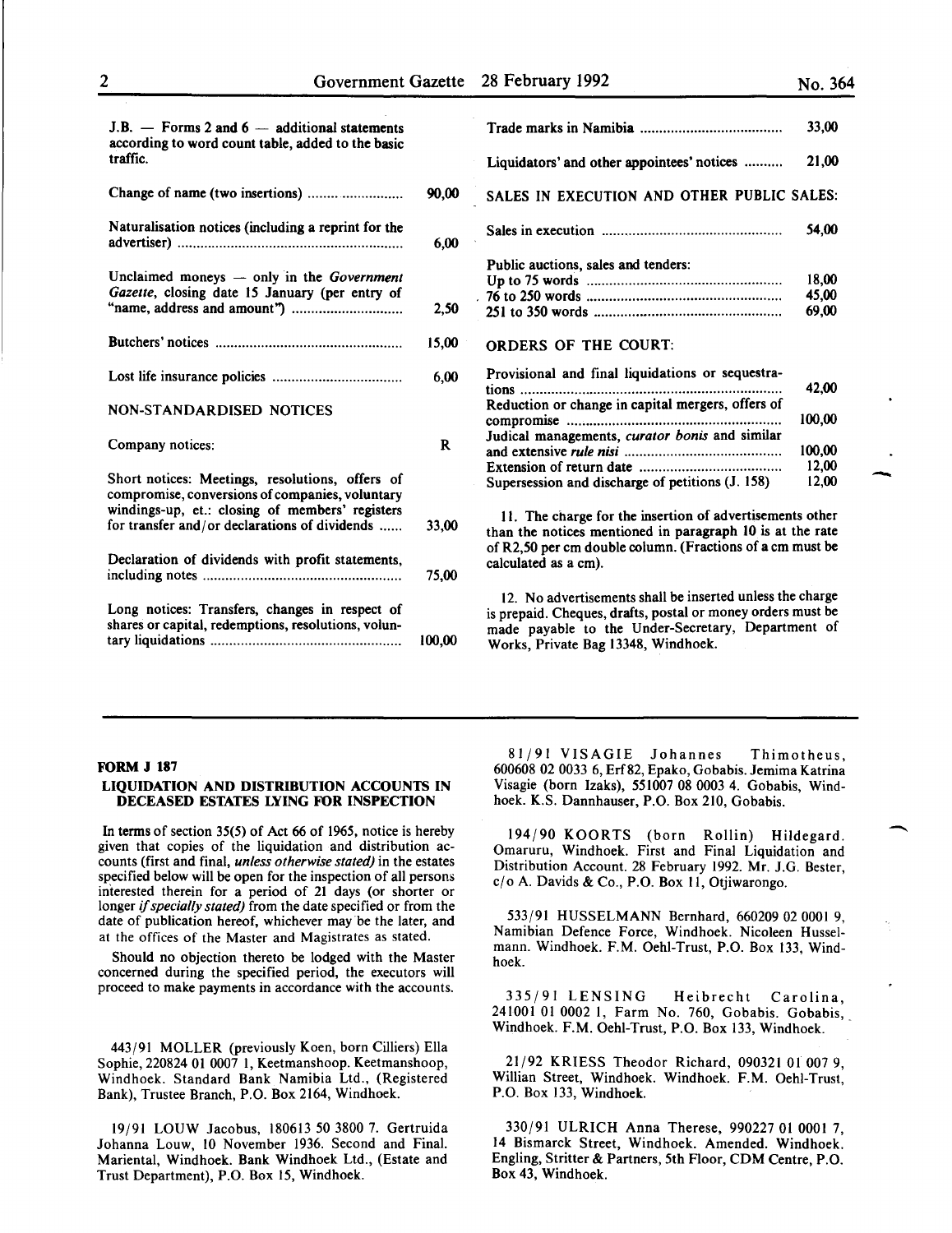444/91 ENGELBRECHT Barend Jacobus, 260614 01 0006 9, Usakos. Louisa Susanna Engelbrecht, 330303 01 0036 I. Usakos, Windhoek. First National Trust, P.O. Box 448, Windhoek.

# FORM J 193

#### NOTICE TO CREDITORS IN DECEASED ESTATES

All persons having claims against the estates mentioned below are hereby called upon to lodge their claims with the executors concerned, whithin 30 days (or otherwise as indicated) calculated from the date of publication hereof. The information is given in the following order: Estate number, surname and christian names, date of birth, identity number, last address, date of death; surviving spouse's names, surname, date of birth and identity number; name and ad dress of executor or authorised agent, period allowed for lodgement of *claims* if *other than 30 days.* 

93/92 VISSER Rijan Hugo, Windhoek, 11 August 1943, 430811 50 3200 8, No. I Schonveld Street, Grootfontein, 27 January 1992. First National Trust, P.O. Box 448, Windhoek.

55/92 VAN ROOI Hendrik, Windhoek, 22 April 1938, 380422 08 0001 4, Windhoek, 7 January 1992. Sophia Katrina van Rooi. First National Trust, P.O. Box 448, Windhoek.

39/92 LOVELL Victor Claude, Windhoek, 6 February 1943, 430206 01 0013 4, Lassen Street, Windhoek, 30 September 1991. Mr. K. Nieft, c/o Keller & Neuhaus Trust Co. (Pty) Ltd., P.O. Box 156, Windhoek.

20/92 PRINSLOO lise Margarete, Windhoek, 21 February 1923, 230221 00 1500 2, Swakopmund, 16 December 1991. Mr. K. Nieft, c/o Keller & Neuhaus Trust Co. (Pty) Ltd., P.O. Box 156, Windhoek.

33/92 LASZIG Axel Otto Erich, Windhoek, 26 September 1952,520926 50 2400 2, George, II November 1990. First National Trust, P.O. Box 448, Windhoek.

72/91 SCHWARTZ John William, Windhoek, 18 November 1936, 361118 08 0011 9, Windhoek, 24 August 1991. Maria Magdalena Schwartz. First National Trust, P.O. Box 448, Windhoek.

VAN LILL Annie, Windhoek, 6 July 1925, 250706 01 0011 *5,* Mariental, 26 January 1992. Standard Bank Namibia Ltd., (Registered Bank), Trustee Branch, P.O. Box 2164, Windhoek.

78/92 PELTZER Franz Wilhelm, Windhoek, 13 June 1927, 270613 01 0019 I, P.O. Box 774, Okahandja, 28 January 1992. C.H. Scriba,  $c/\sigma$  Engling, Stritter & Partners, P.O. Box 43, Windhoek.

60/92 VANDER MERWE Jacobus Johannes, Windhoek, 22 April 1922, 220422 01 0007 4, Griinau, District Karasburg, 18 December 1991. M.M. van der Merwe, c/o Rissik & Cox, 10th Avenue, P.O. Box 8, Karasburg.

#### FORM 1

#### APPOINTMENT OF TRUSTEES AND LIQUIDA10RS AND PROOF OF CLAIMS IN SEQUESTRATED ESTATES OR COMPANIES BEING WOUND UP

Pursuant to sections 40(3), 56(3) and 77 of the Insolvency Act, 1936, sections 129, 179 and 182 of the Companies Act, 1973, notice is hereby given that the persons mentioned below have been appointed trustees or liquidators, as the case may be and the persons indebted to the estates or companies are required to pay their debts to them forthwith unless otherwise indicated.

Meetings of creditors or contributories of the said estates or companies will be held on the dates and at the times and places mentioned below, for proof of claims against the estates or companies, for the purpose of receiving the trustees' or liquidators' reports as to the affairs and conditions of the estates or companies and for giving the trustees or liquidators directions concerning the sale or recovery of any parts of the estates or assets of the companies or concerning any matter relating to the administration thereof.

The particulars are given in the following order: Number of estate/company; name and description of estate/company; name and address of trustee or liquidator and date, hour and place of meeting and period within which debt must be paid, if this is not to be done forthwith.

W26/91 Jacko (Proprietary) Ltd., (in voluntary liquidation). Gert du Plessis, P.O. Box 22439, Windhoek.

#### FORM 2

#### MEETING OF CREDITORS IN SEQUESTRATED ESTATES OR COMPANIES BEING WOUND UP

Pursuant to section 41 and 42 of the Insolvency Act, 1936, section 179 and 182 of the Companies Act, 1926, and section 339 and 366 of the Companies Act, 1973, notice is hereby given that a meeting of creditors will be held in the sequestrated estate or companies being wound up mentioned below, indicating the number of estate/company: the name and description of estate/company; the date, hour and place of meeting and the purpose of meeting.

Meetings in a place in which there is a Master's Office, will be held before the Master; elsewhere they will be held before the Magistrate.

W38/89 Thorius & Coetzee (Pty) Limited. In Liquidation. 6 March 1992, 10:00, Magistrate's Court, Keetmanshoop. For proof of further claims. Lentin, Botma & Van den Heever, P.O. Box 38, Keetmanshoop.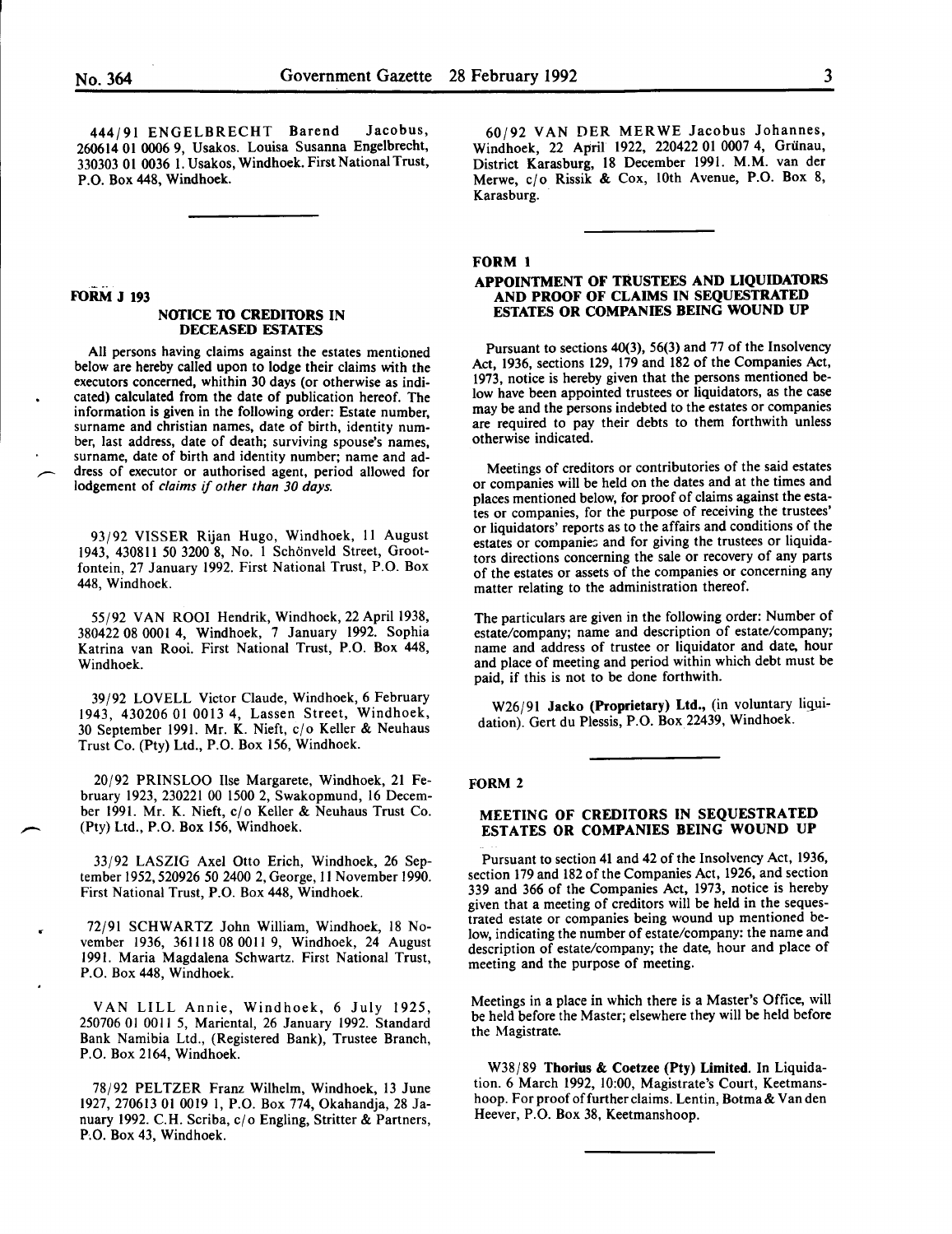#### FORM 4

#### LIQUIDATION ACCOUNTS AND PLANS OF DISTRIBUTION OR CONTRIBUTION IN SEQUESTRATED ESTATES OR COMPANIES BEING WOUND UP

Pursuant to section 108(2) of the Insolvency Act, 1936, section 136(2) of the Companies Act, 1926, and section 406(3) of the Companies Act, 1973, notice is hereby given contribution in the estates or the companies mentioned below will lie open for inspection by creditors or contributories at the offices of the Master and the Magistrates stated therein, for a period of 14 days, or for such a period as stated therein, from the dates mentioned below or from the date of publication hereof, whichever may be the later date.

W21/91 Insolvent Estate M.A. Franco. First and Final Liquidation and Distribution Account. At the office of the Master of the High Court, Windhoek, for a period of 14 days as from the 28th February 1992. I.R. McLaren, Trustee, Investment Trust Co. (Pty) Ltd., P.O. Box 21204, Windhoek.

W20/91 Insolvent Estate J.B. Benzaquen. First and Final Liquidation and Distribution Account. At the office of the Master of the High Court, Windhoek, for a period of 14 days as from the 28th February 1992. I.R. McLaren, Trustee, Investment Trust Co. (Pty) Ltd., P.O. Box 21204, Windhoek.

#### FORM J 28

#### ESTATES OR COMPANIES SEQUESTRATED OR WOUND UP PROVISIONALLY

Pursuant to section 17(4) of the Insolvency Act, 1936, and section 356(1) of the Companies Act, 1973, notice is hereby given by the Master of the Supreme Court that the estates or companies mentioned below have been sequestrated or wound up provisionally by order of the said Court.

The particulars are given in the following order: Number of estate or company/name and address of estate or company/ date upon which and division of Court by which order made and upon the application of whom.

W3j92 Willem de Vries van der Merwe. 7 February 1992. High Court of Namibia. Hester Aletta Elizabeth van der Merwe.

W5j92 Auto-park (Proprietary) Limited. 14 February 1992. High Court of Namibia. Commercial Bank of Namibia Limited.

#### FORM J 295

#### CURATORS AND TUTORS: MASTER AND NOTICES

In terms of Section 75 of Act 66 of 1965, Notice is hereby given of appointments of persons as curators or tutors by The Master or the termenation of appointment in their respective capacity.

The information is furnished in that order: case number, person under guardianship, or minor, and address; name and address of curator or guardian; or appointment or termination thereof and date; Master of the Supreme Court, Windhoek, South West Africa.

393/72 Charlotte von Flotow, Oranje Hospitaal, Bloemfontein. Johannes Petrus Foley as nominee of Volkskas Bank Ltd., Trust Department, 5th Floor, Bank Windhoek Building, Bank Windhoek, 262 Kaiser Street, Windhoek.

#### FOR THE USE OF CHILDREN BETWEEN 10 YEARS AND 21 YEARS

#### THE ALIENS ACT, 1937 NOTICE OF INTENTION OF CHANGE OF SURNAME

I MARTHINUS CHRISTOFFEL BERNARD SMIT, a minor child, residing at No. 3 Henckert Street, Pionierspark, Windhoek, intend applying to the Minister of Civic Affairs for authority, under section 9 of the Aliens Act, 1937, to assume the surname of MOENS for the reason that since I was one year old, I have known Remy Moens to be my father who is the husband of my mother. I know Remy Moens as my father, yet I have a different surname to both him and my mother. I have very little contact with my natural father. My natural father has no objection to my application for change of name.

I previously bore the name SMIT.

I am being assisted in this application by my mother EM-MARENCIA FREDRIKA MOENS born Van Zyl.

Any person who objects to my assumption of the said surname of MOENS should as soon as may be lodge his/her objection in writing, with a statement of his/her reasons therefor, with the Magistrate of Windhoek.

SIGNED: M.C.B. SMIT

DATED: 13th December 1991.

COUNTERSIGNED: E. MOENS

DATED: 13th December 1991.

**-**

-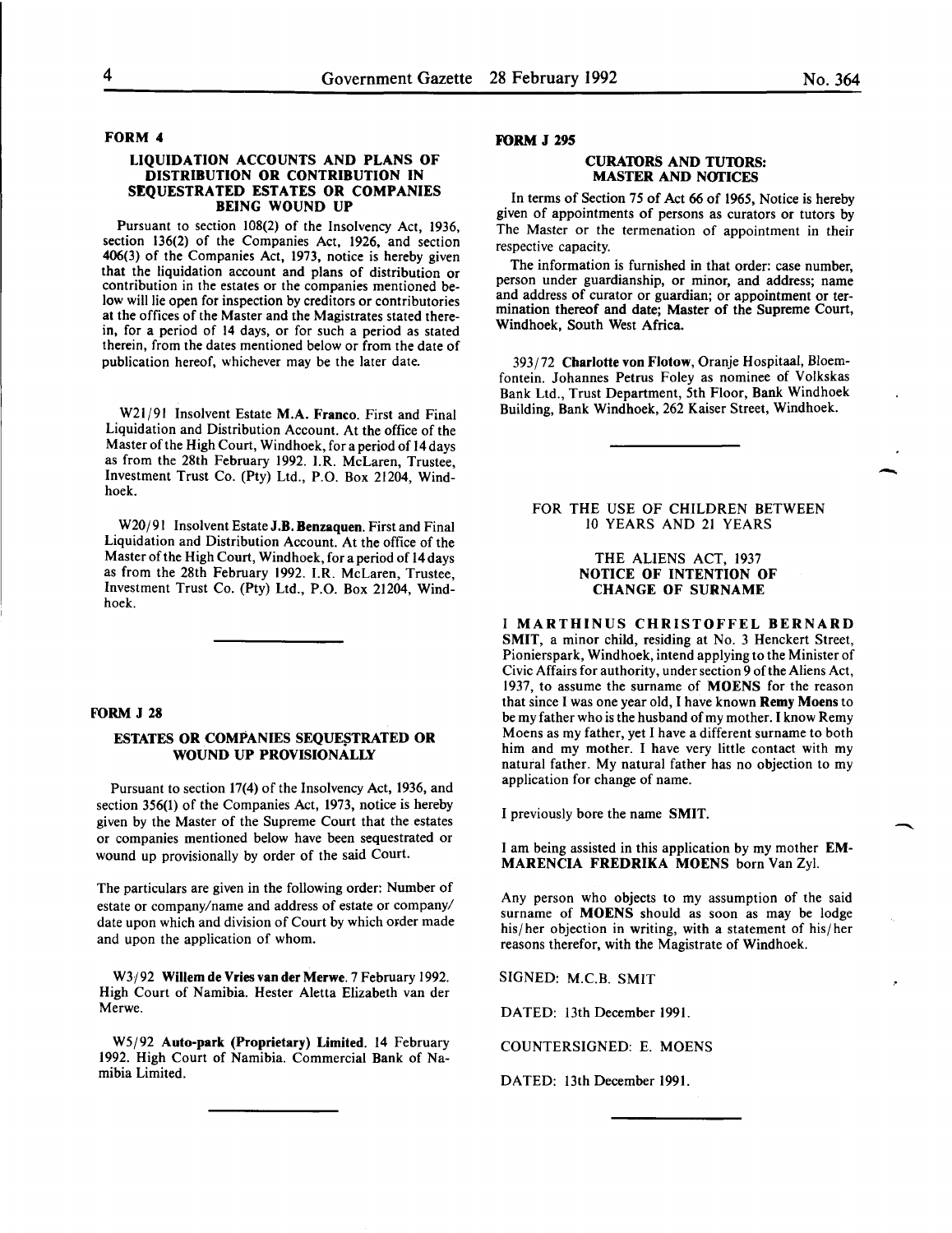r

#### IN THE MAGISTRATE'S COURT OF REHOBOTH

| HELD AT REHOBOTH               | <b>CASE NO.: 586/91</b> |
|--------------------------------|-------------------------|
| In the matter between:         |                         |
| SWA BUILDING SOCIETY           | Plaintiff               |
| and<br>WILHELM MARTINUS BEUKES | Defendant               |

# NOTICE OF SALE IN EXECUTION

In execution of a Judgement granted by the above Honourable Court, the following property will be sold by public auction by the Court Messenger for the District of Windhoek on Saturday, the 14th day of March 1992, at 10:30, at Erf No. A 574, Rehoboth.

| <b>CERTAIN</b> | Erf No. A 574, Rehoboth; |
|----------------|--------------------------|
| <b>SITUATE</b> | In Rehoboth;             |

with all improvements thereon.

#### CONDITIONS OF SALE:

- I. The Sale is subject to the provisions of the Magistrate's Court Act No. 32 of 1944 as amended, and the property will be sold "voetstoots" according to the existing title deed.
- 2. One-tenth of the purchase price shall be payable immediately after the Sale in cash, the balance together with interest thereon at 20% against transfer, which transfer shall be given without delay.
- 3. With improvements on the property although no warranty is given in this regard.
- 4. The complete Conditions of Sale will be read out at the time of the sale, and may be inspected beforehand at the offices of the Court Messenger, the SWA Building Society and Plaintiffs attorneys at Windhoek.

(Sgd.) E.H. PFEIFER FISHER, QUARMBY & PFEIFER ATTORNEYS FOR PLAINTIFF 2nd Floor SWA Building Society Post Street P.O. Box 37 Windhoek

#### IN THE MAGISTRATE'S COURT OF WINDHOEK

HELD AT WINDHOEK CASE NO.: 3599/91

In the matter between:

| SWA BUILDING SOCIETY   | <b>Plaintiff</b> |
|------------------------|------------------|
| and                    |                  |
| <b>JACOBUS VISAGIE</b> | Defendant        |

#### NOTICE OF SALE IN EXECUTION

In execution of a Judgement granted by the above Honourable Court, the following property will be sold by public auction by the Court Messenger for the District of Windhoek on Wednesday, the 18th day of March 1992, at 10:00, at Erf No. 473, Erospark Township, Windhoek.

| <b>CERTAIN</b> | Erf No. 473, Erospark Township;                               |
|----------------|---------------------------------------------------------------|
| <b>SITUATE</b> | In the Municipality of Windhoek<br>Registration Division "K"; |

with all improvements thereon.

#### CONDITIONS OF SALE:

- I. The Sale is subject to the provisions of the Magistrate's Court Act No. 32 of 1944 as amended, and the property will be sold "voetstoots" according to the existing title deed.
- 2. One-tenth of the purchase price shall be payable immediately after the Sale in cash, the balance together with interest thereon at 20% against transfer, which transfer shall be given without delay.
- 3. With improvements on the property although no warranty is given in this regard.
- 4. The complete Conditions of Sale will be read out at the time of the sale, and may be inspected beforehand at the offices of the Court Messenger, the SWA Building Society and Plaintiffs attorneys at Windhoek.

(Sgd.) E.H. PFEIFER FISHER, QUARMBY & PFEIFER ATTORNEYS FOR PLAINTIFF 2nd Floor SWA Building Society Building Post Street P.O. Box 37 Windhoek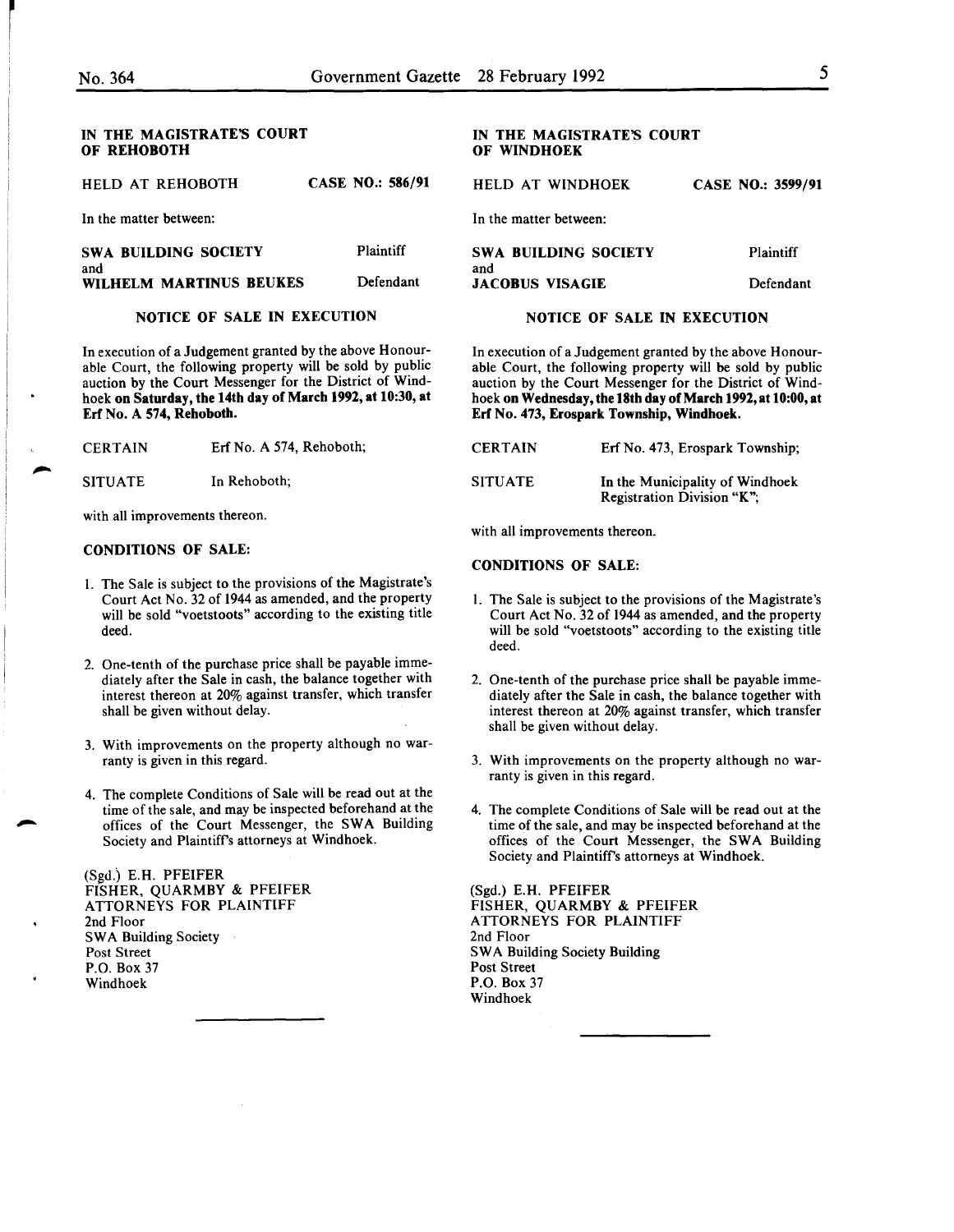-

#### NOTICE OF SALE

#### IN THE MAGISTRATE'S COURT FOR THE DISTRICT OF OTJIWARONGO

HELD AT OTJIWARONGO CASE NO.: 570/90

In the matter between:

| SWA BUILDING SOCIETY  | Plaintiff |
|-----------------------|-----------|
| and                   |           |
| MR. LAZARUS COTTFRIED |           |
| <b>KURUSEB</b>        | Defendant |

#### SALE IN EXECUTION

In execution of a Judgement granted by the above Honourable Court, the following property will be sold by public auction by the Messenger of the Court for the District of Otjiwarongo on Wednesday, 11th March 1992, at 10:00, at Erf No. 831, Orwetoveni:

| <b>CERTAIN</b> | Erf No. 831, Orwetoveni Township;                                |
|----------------|------------------------------------------------------------------|
| <b>SITUATE</b> | In the Municipality of Otjiwarongo<br>Registration Division "D"; |

MEASURING 760 square metres;

with all improvements thereon.

#### CONDITIONS OF SALE:

- I. The Sale is subject to the provisions of the Magistrate's Court Act No. 32 of 1944 as amended, and the property will be sold "voetstoots" according to the existing title deed.
- 2. One-tenth of the purchase price shall be payable immediately after the Sale in cash, the balance together with interest thereon at 21% against transfer, which transfer shall be given without delay.
- 3. The following improvements are on the property, although no warranty is given in this regard:

One dwelling house consisting of: 3 Bedrooms, 2 bathrooms with toilet, l dining room, lounge, kitchen and scullery, laundry room, l garage, and verandah.

4. The complete Conditions of Sale will be read out at the time of the sale, and may be inspected beforehand at the offices of the Messenger of the Court, the SW A Building Society and Plaintiffs attorneys at Windhoek.

VANDER WESTHUIZEN & GREEFF ATTORNEYS FOR PLAINTIFF Main Street P.O. Box 47 Otjiwarongo

### NOTICE OF TRANSFER OF BUSINESS

Kindly take notice that MARCELL ETIENNE RASJZ-MAN intends to transfer and dispose of the business conducted by him as a General Dealer under the name and style of TOP TITLE VIDEO AND MUSIC, No. 195 7th Street, Walvis Bay, to and in favour of STEPHANUS JACOBUS DANIEL PRETORIUS who shall carry on the aforesaid business for his own account under the name LARGO VIDEO AND MUSIC on the aforesaid premises, within a period of not less than 30 (thirty) days after publication of this notice. This publication shall further serve as due notice having been given in terms of Section 34 of the Insolvency Act No. 24 of 1936.

K.S. DANNHAUSER ATTORNEY FOR PARTIES 33 Church Street P.O. Box 210 Gobabis

#### TRANSFER OF LICENCE

BE PLEASED TO TAKE NOTICE that application will be made after 14 (FOURTEEN) days after publication of this notice at the Licencing Court for the transfer of the General Dealer and Aerated or Mineral Water Licence held by L.M. GONCALVES who traded under the name andstyle of SPEEDY TYRE SERVICES on Erf 790, Keetmanshoop, to K.W. HEESE, who will carryon trading for his own account under the same name and address.

DATED at KEETMANSHOOP on this 13th day of February 1992.

RISSIK, COX & PROBART ATTORNEYS FOR APPLICANT Fifth Avenue P.O. Box 90 Keetmanshoop

# APPLICATION TO AMEND SPECIFICATION

We, AECI LIMITED seek leave to amend by way of amendment the specification of Letters Patent No.  $85/0043$ of 1985 for an invention entitled "INSECTICIDAL COMPOSITION".

A copy of the original specification, showing in red ink the proposed amendment is now open to public inspection at the Patent Office.

A notice of opposition (on Patents Form No. 17) must be lodged at the Patents Office within three months from the date of the first advertisement hereof.

B.C. SCHUTTE REGISTRAR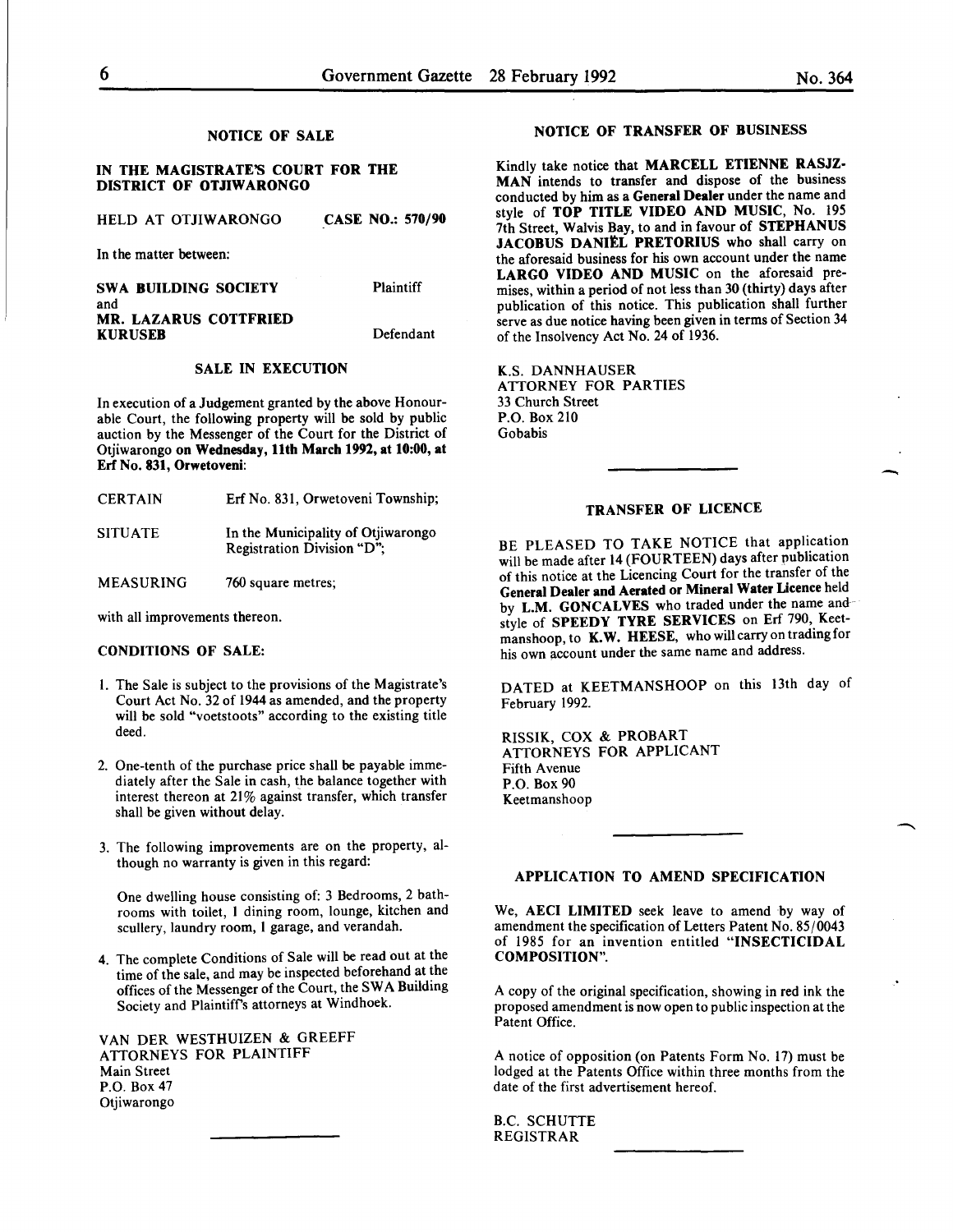#### TRANSFER OF LICENCE

BE PLEASED TO TAKE NOTICE that application will be made after 14 (FOURTEEN) days after publication of this Notice at the Licencing Court, Windhoek, for the transfer of the General Dealer (Wholesale) trading licence held by R.O. PILZER who traded under the name and style of ROP AGENCIES on Erf 3972, Windhoek, to MANFRED KONRAD ERB and KLAUS PETER SCHULZE, who will carry on business in partnership for their own account under the same name and address.

This publication shall also serve as Notice being given in terms of Section 34 of the Insolvency Act No. 24 of 1936.

DATED at WINDHOEK this 12th day of February 1992.

A. VAATZ PER: R.P. BEHRENS 66 Bismarch Street P.O. Box 23019 Windhoek

#### NOTICE

That AFRICA FOR JESUS MINISTRIES EDU-CATIONAL CENTRE has applied to be registered as a Welfare Organisation in accordance with article 19 of the Amendment Law on National Welfare 1979, submitted.

The objectives of the organisation are as follows: Training of adults in self-sufficiency projects; English Preschool; Creche; Grades I to 7, Basic adult English classes; Basic Agriculture (vegetables); General Health Care.

Any person who has any objections against the registration of the abovementioned organisation, must lodge any protest within 21 days from date of this publication to: The Secretary, Department National Health and Welfare, Private Bag 13198, Windhoek.

BRIAN KINNEAR Africa for Jesus Ministries P.O. Box 659 Oshakati

#### NOTICE OF TRANSFER OF BUSINESS

Take notice that CECILIA JACOBA SNYMAN intends to alienate and dispose of the business being conducted by her under the name and style of VARIETY RENTALS at Post Street 21, Swakopmund, to and in favour of DIETER MAX FRANZ CYRIAX who shall carry on the aforesaid business for his own account under the same name on the aforesaid premises, and this publication shall serve as due notice having been given in terms of Section 34 of the Insolvency Act No. 24 of 1936, and furthermore, that after publication of this notice the said DIETER MAX FRANZ CYRIAX shall apply to the Magistrate for the district of Swakopmund for the transfer of the trading licences in respect of the aforesaid business into his name.

DATED at SWAKOPMUND this 14th day of February 1992.

AHRENS & CO. ATTORNEYS FOR THE PARTIES 32 Post Street P.O. Box 1261 Swakopmund

#### TRANSFER OF LICENCE

BE PLEASED TO TAKE NOTICE that WALTER LEONHARD THEODOR GRASER intends to alienate and dispose of the business being conducted by him as a General Dealer under the name and style of SMIG on Erf 309 Karibib, to and in favour of WERNER INGULF WALTER, who shall carry on the aforesaid business for his own account under the name SMIG on the aforesaid premises within a period of not less than 30 (thirty) days after publication of this notice, and this publication shall serve as due notice having been given according to Section 34ofthe Insolvency Act No. 24 of 1936.

DATED at WINDHOEK on this 19th day of February 1992.

KELLER & NEUHAUS TRUST CO. (PTY) LtD. AGENT FOR APPLICANT P.O. Box 156 Windhoek